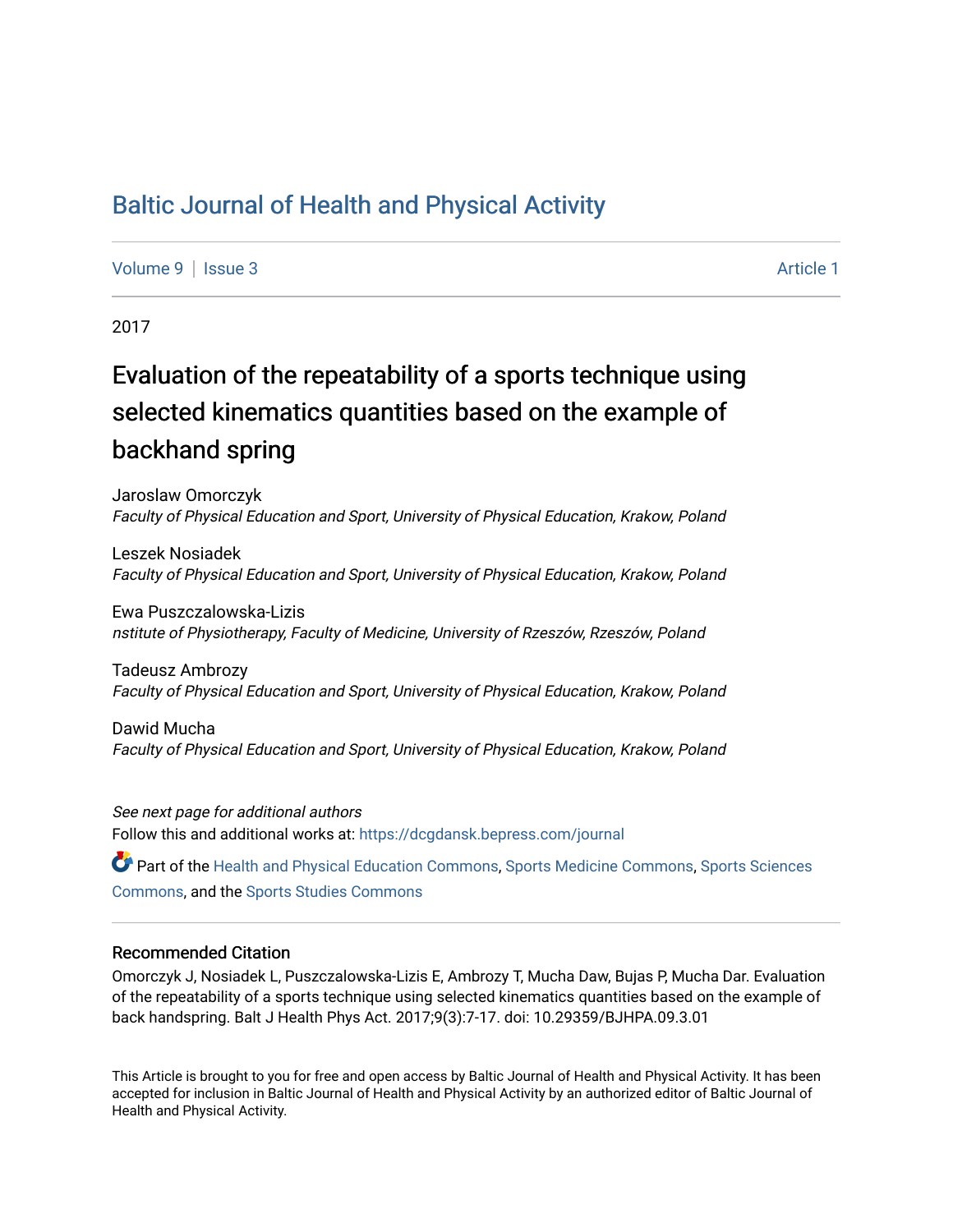## Evaluation of the repeatability of a sports technique using selected kinematics quantities based on the example of backhand spring

#### Authors

Jaroslaw Omorczyk, Leszek Nosiadek, Ewa Puszczalowska-Lizis, Tadeusz Ambrozy, Dawid Mucha, Przemyslaw Bujas, and Dariusz Mucha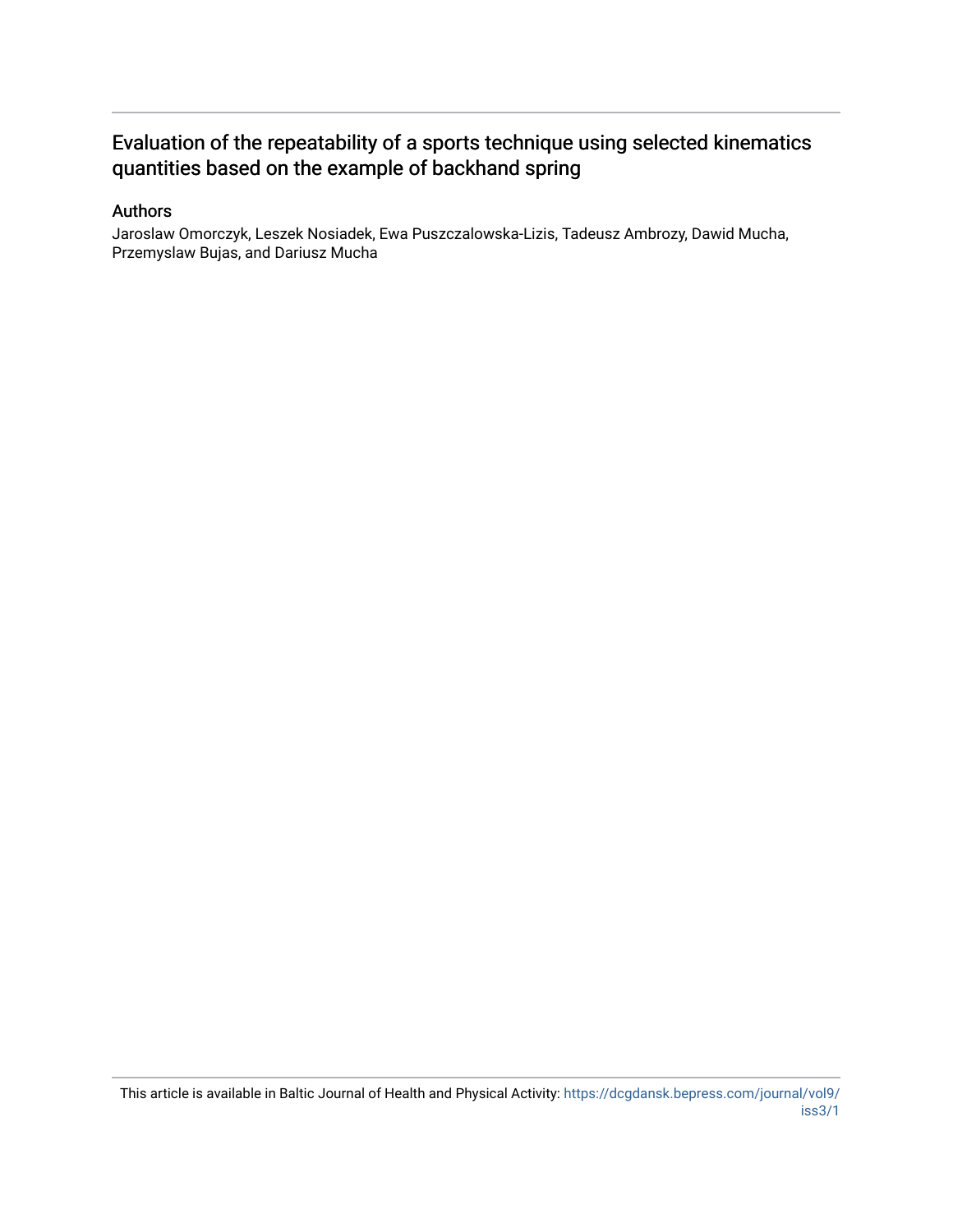#### **ORIGINAL**

**Authors' Contribution: A** Study Design

- **B** Data Collection
- **C** Statistical Analysis
- **D** Data Interpretation
- **E** Manuscript Preparation
- **F** Literature Search
- **G** Funds Collection

# **Evaluation of the repeatability of a sports technique using selected kinematics quantities based on the example of back handspring**

**Jarosław Omorczyk1 ABCDEF, Leszek Nosiadek1 ABCDE, Ewa Puszczałowska-Lizis2 ABDE, Tadeusz Ambroży1 ABCDE, Dawid Mucha1 ABDE, Przemysław Bujas1 ABDE, Dariusz Mucha1 ABCDE**

- <sup>1</sup> Faculty of Physical Education and Sport, University of Physical Education, Kraków, Poland
- 2 Institute of Physiotherapy, Faculty of Medicine, University of Rzeszów, Rzeszów, Poland

| abstract                |                                                                                                                                                                                                                                                                                                                                                                                                                                                                                           |
|-------------------------|-------------------------------------------------------------------------------------------------------------------------------------------------------------------------------------------------------------------------------------------------------------------------------------------------------------------------------------------------------------------------------------------------------------------------------------------------------------------------------------------|
| <b>Background</b>       | The aim of the study was to determine the changes that occur during a back handspring<br>performed by artistic gymnastics competitors on the basis of selected biomechanical<br>quantities.                                                                                                                                                                                                                                                                                               |
| <b>Material/Methods</b> | The case study included five masterclass artistic gymnastics competitors. The activities were<br>recorded at the frequency of 120 [Hz]. Using the SkillSpector computer software, selected<br>biomechanical variables of the back handspring technique were analyzed. The coefficient<br>of variation was used to evaluate the variability of movement, which, in turn, was used to<br>describe the repeatability of the back handspring technique.                                       |
| <b>Results</b>          | Kinematic analysis of the back handspring carried out with the recorded video material<br>enables the qualitative evaluation of the repeatability of the sports technique. The position<br>of the center of mass on the vertical axis determined at borderline points of phases in<br>the back handspring technique was the quantity of highest repeatability. The lowest<br>repeatability was observed in the absolute and relative (movement rhythm) durations of<br>particular phases. |
| <b>Conclusions</b>      | It is possible to master the back handspring while maintaining full repeatability of some<br>biomechanical quantities characterizing the movement technique. The assessment of<br>movement repeatability in gymnastics requires further research, with the simultaneous<br>analysis of various biomechanical quantities and a determination of the best methods of<br>comparison.                                                                                                         |
| Key words               | repeatability of movement, artistic gymnastics, back handspring, biomechanics                                                                                                                                                                                                                                                                                                                                                                                                             |

#### **article details Article statistics Word count:** 4,754; **Tables:** 5; **Figures:** 1; **References:** 20 **Received:** December 2016; **Accepted:** May 2017; **Published:** September 2017 **Full-text PDF:** http://www.balticsportscience.com **Copyright ©** Gdansk University of Physical Education and Sport, Poland **Indexation:** Celdes, Clarivate Analytics Emerging Sources Citation Index (ESCI), CNKI Scholar (China National Knowledge Infrastructure), CNPIEC, De Gruyter - IBR (International Bibliography of Reviews of Scholarly Literature in the Humanities and Social Sciences), De Gruyter - IBZ (International Bibliography of Periodical Literature in the Humanities and Social Sciences), DOAJ, EBSCO - Central & Eastern European Academic Source, EBSCO - SPORTDiscus, EBSCO Discovery Service, Google Scholar, Index Copernicus, J-Gate, Naviga (Softweco, Primo Central (ExLibris), ProQuest - Family Health, ProQuest - Health & Medical Complete, ProQuest - Illustrata: Health Sciences, ProQuest - Nursing & Allied Health Source, Summon (Serials Solutions/ProQuest, TDOne (TDNet), Ulrich's Periodicals Directory/ulrichsweb, WorldCat (OCLC) **Funding:** This research received no specific grant from any funding agency in the public, commercial, or not-for-profit sectors. **Conflict of interest:** Authors have declared that no competing interest exists. **Corresponding author:** Prof. nadzw. dr hab. Dariusz Mucha, Department of Biological Renovation and Correction of Defects of Attitudes, University of Physical Education, Al. Jana Pawła II 78, 31-571 Kraków, Poland. Tel. +48601482162; e-mail: dariusz. mucha@awf.krakow.pl  **Open Access License:** This is an open access article distributed under the terms of the Creative Commons Attribution-Non-commercial 4.0 International (http://creativecommons.org/licenses/by-nc/4.0/), which permits use, distribution, and reproduction in any medium, provided the original work is properly cited, the use is non-commercial and is otherwise in compliance with the license.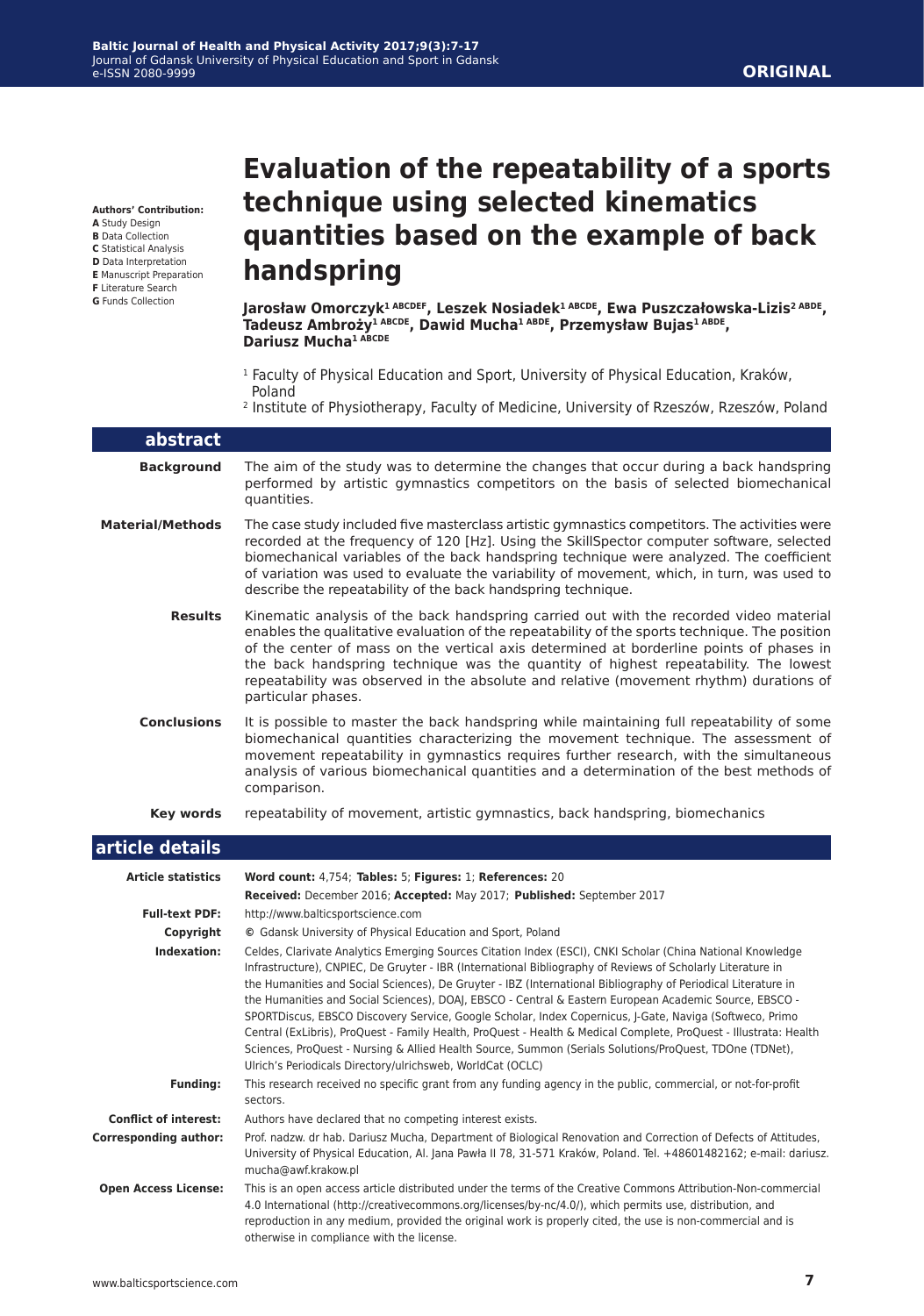## **introduction**

One of the most important aims of technical training in artistic gymnastics is the development of the repeatability of movement both in training and in starting conditions. According to researchers, repeatability is a feature of movement that indicates the level of compatibility of motor functions or of compatibility of particular cycles (in the case of cyclical movements) [1]. It is worth noting that this level of compatibility of motor functions can be determined by the changes that take place in the technique during the activity's performance. In numerous sport disciplines, including artistic gymnastics, a high level of repeatability of motor functions plays a crucial role in obtaining success. To date, the selection of appropriate physical quantities that, when compared to the data of subsequent repetitions of the same activity, would allow the evaluation of the repeatability (variability) of a competitor's movement has been an unsolved problem. The selection of such quantities depends, of course, on the specificity of motor functions performed in a particular sports discipline. When analyzing the repeatability of the classic clean and jerk, Raczek et al. [2] used kinematic variables such as barbell trajectory and values of the angular positions of the knee and hip joints. At the same time, these authors stated that the coefficient of variation accurately expresses the level of the repeatability of movement. On the basis of different variables, it has been demonstrated that more advanced competitors exhibit a lower level of variability of movement than beginners [1]. Sforza et al. [3], who evaluated the repeatability of kicks in traditional karate (mae-geri-keage), came to the same conclusion using three-dimensional movement analysis.

Mastering gymnastic activities in a repeatable way, while at the same time maintaining the accuracy of movement, has many benefits for competitors. This enables further development of the athlete's skill level, gives a possibility of learning new and more difficult elements, increases the possibility of accuracy in competitions, helps in the planning of sports tactics, and improves result predictability. An improvement in competitors' safety when they perform activities, including better protection against injuries, which are very common in artistic gymnastics [4, 5] is an important result of the repeatability of movement.

Researchers claim that the final stage of motor learning is characterized by stability and automatism of a performed movement with only little attention being paid to it [6]. However, as experts in artistic gymnastics observe, mastering activities in an unchangeable way is almost impossible in this discipline [7]. Therefore, it can be stated that the realization of a particular gymnastic element will always be connected to the variability of particular physical quantities characterizing a sports technique. Determining such variability in successive repetitions of a particular activity is also a way to assess the technical level of its mastery and the effectiveness of technical training.

Artistic gymnastics includes a wide range of motor activities that are applied to achieve a high level of mastery. As a result, it plays a significant role in the process of technical preparation. One such activity is the back handspring [8], which is the most common acrobatic element, after the round-off, performed as a driving element for various acrobatic jumping skills [9]. Developing a repeatable technique of performing such an activity makes it possible for a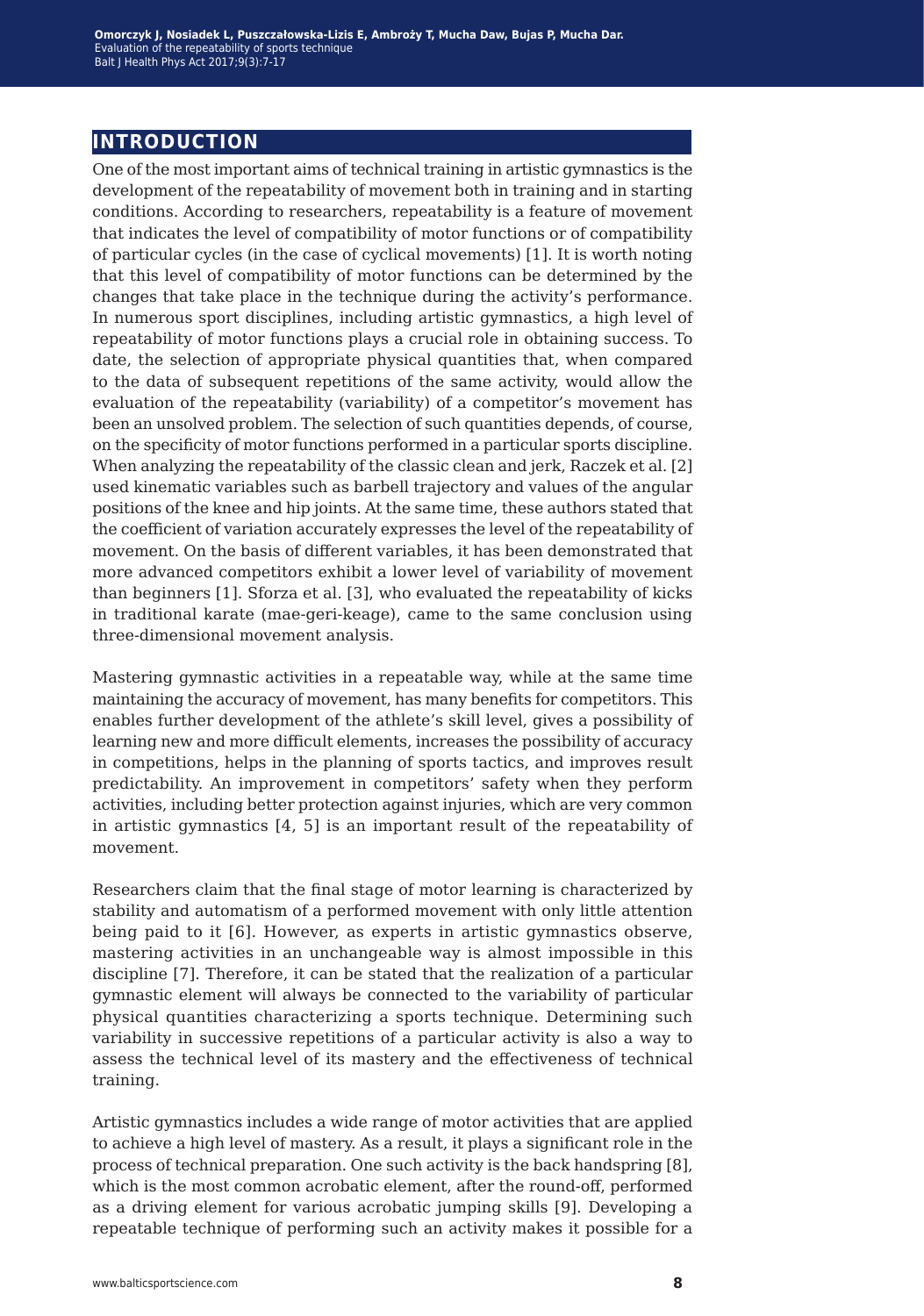gymnast to focus his attention on more difficult elements performed directly after a back handspring, such as somersaults (in various positions), the "Tsukahara", the "Lyukin" and many more [10]. What is more, a correctly performed back handspring makes it possible to learn more difficult activities on different gymnastic equipment (e.g., the "Yurczenko" vault).

The most common quality assessment methods for gymnastics training activity techniques are trainer and judge observation. Video devices and computer programs augment these methods and make it possible to conduct quantitative analyses [11]. For activities carried out at high speed and short duration, such as the back handspring [12, 13], the accuracy of methods based only on observation decreases because a thorough visual observation and precise analysis are almost impossible. Similarly, testing only on the basis of observation of movement repeatability is also impossible.

The existing literature does not include any scientific papers that explain the issue of variability of technique in gymnastic activities in detail. For that reason, we designed this study to determine the changes taking place during a back handspring performed by artistic gymnastics competitors.

## **material and methods**

The research included five gymnasts who were active masterclass competitors of University Club AZS of University of Physical Education (AWF) in Kraków1. Table 1 presents the participants' characteristics. The athletes' trainers<sup>2</sup> declared that each participant had completed the process of learning the back handspring. The trainers divided the participants based on the technique each used when performing a back handspring (Table 1). Prior to taking part in the research, which was carried out during a single training session, the gymnasts participated in a typical warm-up, ending with a test performance of a back handspring three times.

| Gymnast                 | Age<br>[years] | Height<br>[cm] | Weight<br>[kq] | Training experience<br>[years] | Gymnast's rank basedon the<br>quality of back handspring<br>performance [rank*] |
|-------------------------|----------------|----------------|----------------|--------------------------------|---------------------------------------------------------------------------------|
| M.Ko.                   | 24             | 176            |                | 18                             |                                                                                 |
| M.Ka.                   | 22             | 173            | 72             | 16                             |                                                                                 |
| J.W.                    | 18             | 172            | 63             | 13                             |                                                                                 |
| $\mathsf{I}.\mathsf{P}$ | 18             | 170            | 65             | 13                             |                                                                                 |
| F.S.                    | 18             | 172            | 64             | 13                             |                                                                                 |

Table 1. Characteristics of artistic gymnastics competitors

\* Rank no. 1 was assigned to the gymnast with the best back handspring technique

During the research, each athlete performed eight standing back handsprings from which the repeatability of the sports technique was evaluated. Gymnasts performed back handsprings taking turns, each time in the same order and from the same initial position (position with arms up). Springing from the feet was preceded by arm swings. After performing the back handspring, the gymnasts sprung up to a standing position. Motor activities were carried out while preserving training conditions on "Ges" gymnastics mats in a gymnasium of AWF in Kraków.

<sup>&</sup>lt;sup>1</sup> Division of sports classes and categories applicable in Poland and rules for obtaining particular classes can be found at the website of Polish Gymnastics Association [www.pzg.pl].

<sup>&</sup>lt;sup>2</sup> Two trainers worked with the gymnasts. The first has the qualifications of a champion-class trainer; the second has the qualifications of a second-class trainer.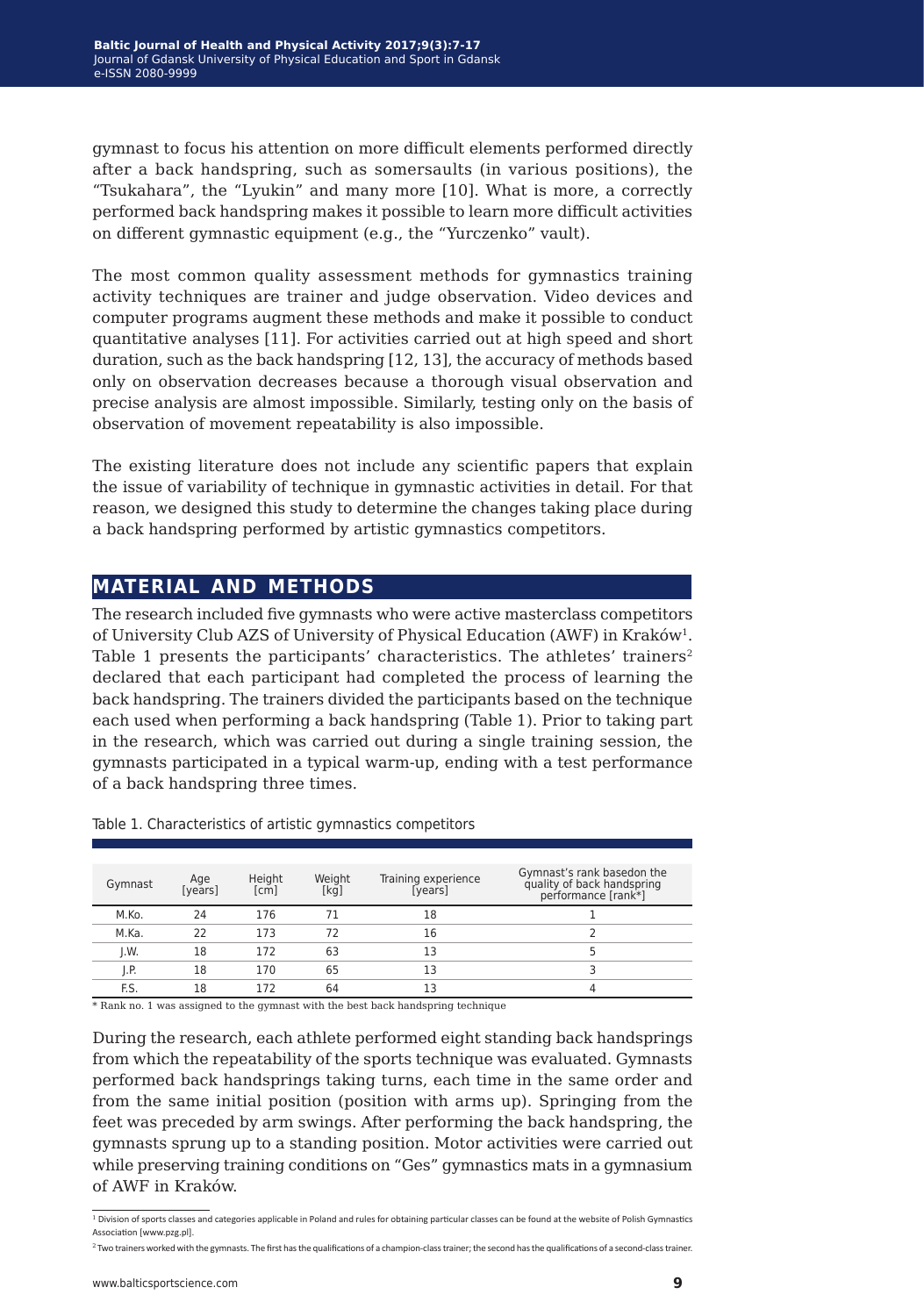The activity was recorded at 120 [Hz] frequency using a Casio Exilim EX-FH25 (CASIO America, Inc., Tokyo, Japan) digital camera, mounted on a tripod, in a plane perpendicular to the direction of a competitor's movement (on the side for competitor's sagittal plane). Before the recording began, elastic adhesive tape was used to mark selected points on the left side of competitors' bodies, as seen from the position of the camera. The majority of those markers determined the position of the rotating axis of selected joints of the upper (shoulder joint, elbow joint, wrist joint) and lower limbs (hip joint, knee joint, ankle joint). The center of the forehead and the chin was also marked. The markers were then used in a ten-point model of the body in the SkillSpector computer program to determine selected kinematic body quantities when performing a back handspring and to conduct a biomechanical analysis of the obtained quantities. Analysis of the diversified movement technique was conducted using phase segmentation of an activity (back handspring), which is presented in Table 2.

|                                           |         | Boundaries of particular phases                             |                                          |  |  |  |  |  |
|-------------------------------------------|---------|-------------------------------------------------------------|------------------------------------------|--|--|--|--|--|
| Phases of back handspring                 | Symbol  | beginning (symbol)                                          | end (symbol)                             |  |  |  |  |  |
| First phase of support on lower limbs     | $A-B$   | Position with arms<br>up, standing to move<br>arms down (A) | Detaching feet from the<br>ground (B)    |  |  |  |  |  |
| First phase of flight                     | $B-C$   | B                                                           | Fingers touch the ground (C)             |  |  |  |  |  |
| Support on upper limbs phase              | $C-D$   |                                                             | Detaching fingers from the<br>around (D) |  |  |  |  |  |
| Second phase of flight                    | $D - E$ | D                                                           | Toes touch the ground (E)                |  |  |  |  |  |
| Second phase of support on lower<br>limbs | $E-F$   | Ε                                                           | Detaching toes from the<br>around (F)    |  |  |  |  |  |

#### Table 2. Phase segmentation of the back handspring

After the video material was prepared, the following biomechanical variables characterizing the back handspring technique were selected and analyzed in SkillSpector computer program v.1.3.0 (Video4Coach, Odense, Denmark):

- 1. Duration of back handspring (the total duration of phases A–F) [s].
- 2. Duration of particular phases of back handspring [s].
- 3. Movement rhythm relative duration of particular phases with respect to the total duration of back handspring [%].
- 4. Position of the center of mass (CoM) on the vertical axis at borderlines dividing particular phases [m].
- 5. Position of the center of mass (CoM) on the horizontal axis at borderlines dividing particular phases [m].
- 6. Angular position of the knee joint between the thigh and the lower leg at borderlines dividing particular phases [deg].
- 7. Angular position of the hip joint between the body trunk and the thigh at borderlines dividing particular phases [deg].
- 8. Angular position of the shoulder joint between the shoulder and body trunk at borderlines dividing particular phases [deg].

Arithmetic means  $(\bar{x})$ , standard deviations (SD), minimal and maximal values (Max and Min) were calculated for the selected quantities. The level of variability of the back handspring technique was determined using the coefficients of variation (V) calculated for particular biomechanical quantities. We also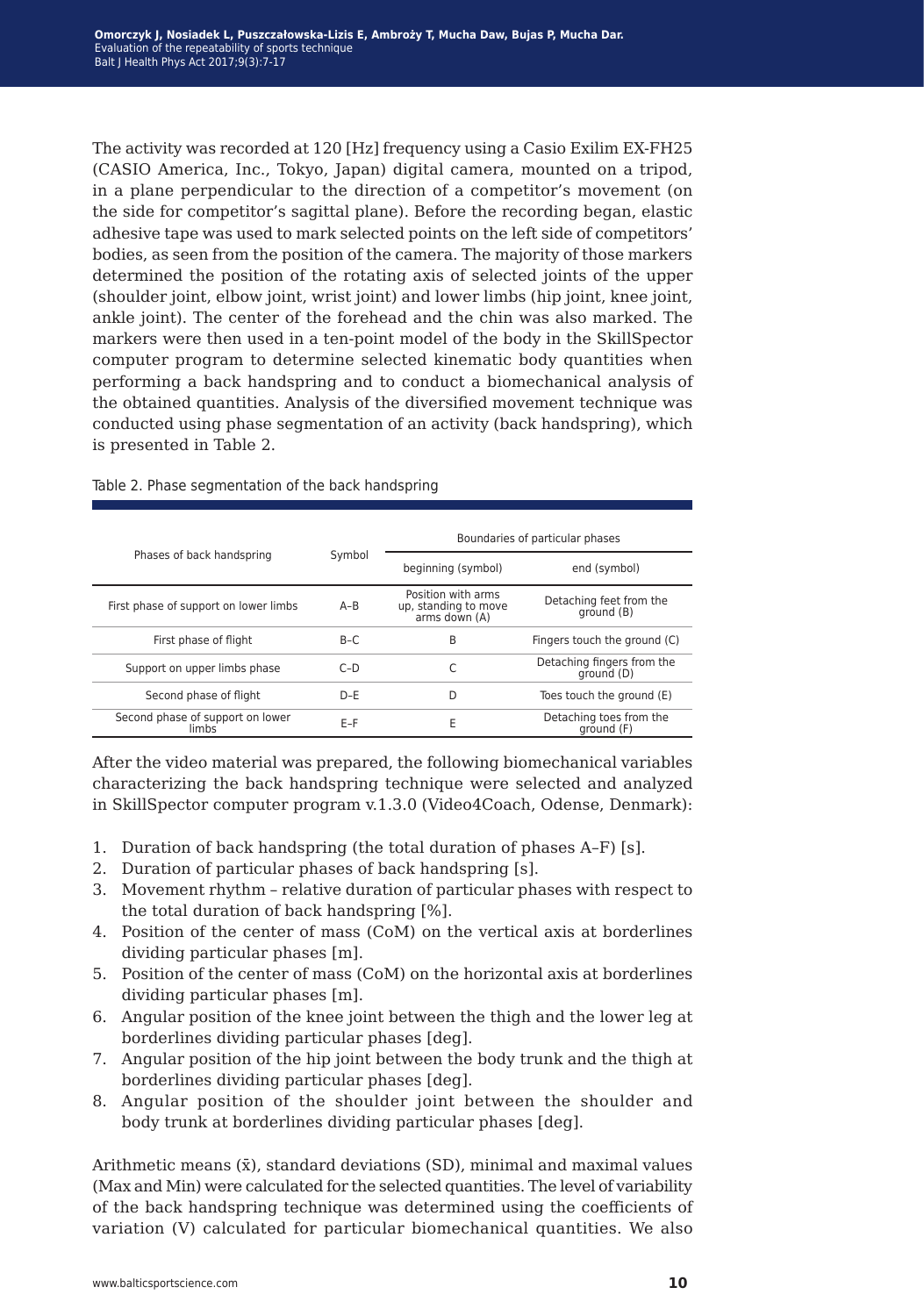determined the average variability of the examined data of the movement technique, calculated as an arithmetic mean of coefficients of variance of particular quantities from the results of all participants.

## **results**

Table 3 presents the time description of the back handspring from overall (phases A–F) and individual points of view as well as the movement rhythm of the exercise. The duration of the back handspring for all participants ranged from 1.87 [s] (gymnast J.W.) to 2.12 [s] (gymnast M.Ka.). A small variability in the total duration was observed ( $V < 5\%$ ). While gymnasts M.Ko. and J.W. demonstrated the least variability ( $V = 1.4\%$ ), M.Ka. exhibited the greatest variability  $(V = 2.3\%)$ .

The analysis of particular phases revealed that phase D–E (the second phase of flight) was characterized by the greatest variability in each participant. In this phase in gymnasts J.W.  $V = 16.6\%$ , J.P.:  $V = 15.9\%$  and F.S.:  $V = 14.8\%$ . The variability of the two remaining gymnasts was smaller  $(M.Ko.: V = 7.8\%)$ and M.Ka.:  $V = 8.0\%$ ). The smallest coefficients of variation, however, were observed in various phases. M.Ko. and M.Ka. demonstrated the greatest repeatability (the lowest variability) in phases C-D ( $V = 0.0\%$  and  $V = 2.3\%$ , respectively), while J.W. and J.P. showed the lowest variability in phases A–B  $(V = 1.3\%$  and  $V = 2.0\%$ , respectively). In the case of gymnast F.S., the lowest coefficient of variation was noted in phase E-F ( $V = 3.1\%$ ).

| Gymnast                                | Phases of<br>back hand- |               |       | Time of total movement (A-F) and duration<br>times for particular phases |         |      | Movement rhythm of back handspring |                          |                          |                          |                          |  |  |
|----------------------------------------|-------------------------|---------------|-------|--------------------------------------------------------------------------|---------|------|------------------------------------|--------------------------|--------------------------|--------------------------|--------------------------|--|--|
| M.Ko.<br>M.Ka.<br>J.W.<br>J.P.<br>F.S. | spring                  | $\bar{x}$ [s] | SD[s] | Max[s]                                                                   | Min [s] | V[%] | x [%]                              | SD [%]                   | Max [%]                  | Min $[%]$                | V[%]                     |  |  |
|                                        | $A-B$                   | 1.14          | 0.03  | 1.16                                                                     | 1.10    | 2.3  | 58.9                               | 0.7                      | 59.4                     | 57.6                     | 1.2                      |  |  |
|                                        | $B-C$                   | 0.22          | 0.02  | 0.24                                                                     | 0.20    | 7.2  | 11.5                               | 0.7                      | 12.3                     | 10.5                     | 6.1                      |  |  |
|                                        | $C-D$                   | 0.24          | 0.00  | 0.24                                                                     | 0.24    | 0.0  | 12.5                               | 0.2                      | 12.7                     | 12.3                     | 1.4                      |  |  |
|                                        | $D-E$                   | 0.17          | 0.01  | 0.18                                                                     | 0.15    | 7.8  | 8.6                                | 0.8                      | 9.6                      | 7.6                      | 9.3                      |  |  |
|                                        | $E-F$                   | 0.16          | 0.00  | 0.17                                                                     | 0.16    | 2.4  | 8.5                                | 0.2                      | 8.7                      | 8.3                      | 1.9                      |  |  |
|                                        | $A-F$                   | 1.93          | 0.03  | 1.96                                                                     | 1.90    | 1.4  | $\overline{\phantom{a}}$           | $\overline{\phantom{a}}$ | $\overline{\phantom{a}}$ | $\overline{\phantom{a}}$ | $\overline{\phantom{a}}$ |  |  |
|                                        | $A-B$                   | 1.25          | 0.06  | 1.31                                                                     | 1.19    | 4.4  | 58.8                               | 1.3                      | 60.5                     | 57.6                     | 2.2                      |  |  |
|                                        | $B-C$                   | 0.24          | 0.02  | 0.27                                                                     | 0.22    | 7.4  | 11.4                               | 0.9                      | 12.8                     | 10.4                     | 7.9                      |  |  |
|                                        | $C-D$                   | 0.27          | 0.01  | 0.28                                                                     | 0.26    | 2.3  | 12.6                               | 0.2                      | 12.9                     | 12.4                     | 1.7                      |  |  |
|                                        | $D-E$                   | 0.21          | 0.02  | 0.23                                                                     | 0.19    | 8.0  | 10.1                               | 1.0                      | 11.2                     | 8.9                      | 10.1                     |  |  |
|                                        | $E-F$                   | 0.15          | 0.01  | 0.16                                                                     | 0.14    | 4.7  | 7.0                                | 0.2                      | 7.3                      | 6.8                      | 2.8                      |  |  |
|                                        | $A-F$                   | 2.12          | 0.05  | 2.18                                                                     | 2.07    | 2.3  | $\sim$                             | $\overline{\phantom{a}}$ | $\overline{\phantom{a}}$ |                          |                          |  |  |
|                                        | $A - B$                 | 1.07          | 0.01  | 1.08                                                                     | 1.05    | 1.3  | 57.1                               | 0.8                      | 58.0                     | 56.2                     | 1.5                      |  |  |
|                                        | $B-C$                   | 0.16          | 0.01  | 0.17                                                                     | 0.15    | 5.6  | 8.6                                | 0.5                      | 9.3                      | 8.0                      | 5.3                      |  |  |
|                                        | $C-D$                   | 0.29          | 0.02  | 0.32                                                                     | 0.27    | 7.2  | 15.6                               | 1.2                      | 17.0                     | 14.6                     | 7.8                      |  |  |
|                                        | $D-E$                   | 0.19          | 0.03  | 0.22                                                                     | 0.15    | 16.6 | 10.3                               | 1.7                      | 11.7                     | 8.0                      | 16.4                     |  |  |
|                                        | $E-F$                   | 0.16          | 0.01  | 0.17                                                                     | 0.15    | 6.9  | 8.5                                | 0.5                      | 9.1                      | 8.0                      | 5.6                      |  |  |
|                                        | $A-F$                   | 1.87          | 0.03  | 1.92                                                                     | 1.85    | 1.4  |                                    |                          |                          |                          |                          |  |  |
|                                        | $A - B$                 | 1.18          | 0.02  | 1.21                                                                     | 1.16    | 2.0  | 57.2                               | 0.7                      | 58.0                     | 56.0                     | 1.3                      |  |  |
|                                        | $B-C$                   | 0.21          | 0.01  | 0.22                                                                     | 0.20    | 6.2  | 10.2                               | 0.6                      | 11.0                     | 9.6                      | 6.1                      |  |  |
|                                        | $C-D$                   | 0.31          | 0.02  | 0.34                                                                     | 0.29    | 6.1  | 15.1                               | 0.9                      | 16.4                     | 14.0                     | 6.0                      |  |  |
|                                        | $D-E$                   | 0.19          | 0.03  | 0.24                                                                     | 0.17    | 15.9 | 9.2                                | 1.4                      | 11.6                     | 8.0                      | 15.4                     |  |  |
|                                        | $E-F$                   | 0.17          | 0.01  | 0.18                                                                     | 0.17    | 5.2  | 8.4                                | 0.3                      | 8.8                      | 8.0                      | 4.1                      |  |  |
|                                        | $A-F$                   | 2.07          | 0.04  | 2.12                                                                     | 2.03    | 1.7  | $\sim$                             | $\omega$                 | ÷.                       | $\overline{\phantom{a}}$ | $\overline{\phantom{a}}$ |  |  |
|                                        | $A-B$                   | 1.08          | 0.04  | 1.14                                                                     | 1.04    | 3.4  | 55.9                               | 1.0                      | 57.3                     | 54.6                     | 1.7                      |  |  |
|                                        | $B-C$                   | 0.22          | 0.01  | 0.23                                                                     | 0.20    | 6.0  | 11.2                               | 0.8                      | 12.2                     | 10.0                     | 7.4                      |  |  |
|                                        | $C-D$                   | 0.30          | 0.03  | 0.35                                                                     | 0.27    | 10.5 | 15.7                               | 1.4                      | 17.6                     | 14.3                     | 9.0                      |  |  |
|                                        | $D-E$                   | 0.17          | 0.03  | 0.19                                                                     | 0.13    | 14.8 | 8.8                                | 1.4                      | 10.0                     | 6.7                      | 16.1                     |  |  |
|                                        | $E-F$                   | 0.16          | 0.01  | 0.17                                                                     | 0.16    | 3.1  | 8.4                                | 0.2                      | 8.7                      | 8.2                      | 2.4                      |  |  |
|                                        | $A-F$                   | 1.93          | 0.04  | 1.98                                                                     | 1.90    | 1.9  | $\blacksquare$                     | ٠                        | $\overline{\phantom{a}}$ | $\overline{\phantom{a}}$ | ٠                        |  |  |

Table 3. Total duration of back handspring (A–F), duration of particular phases and movement rhythm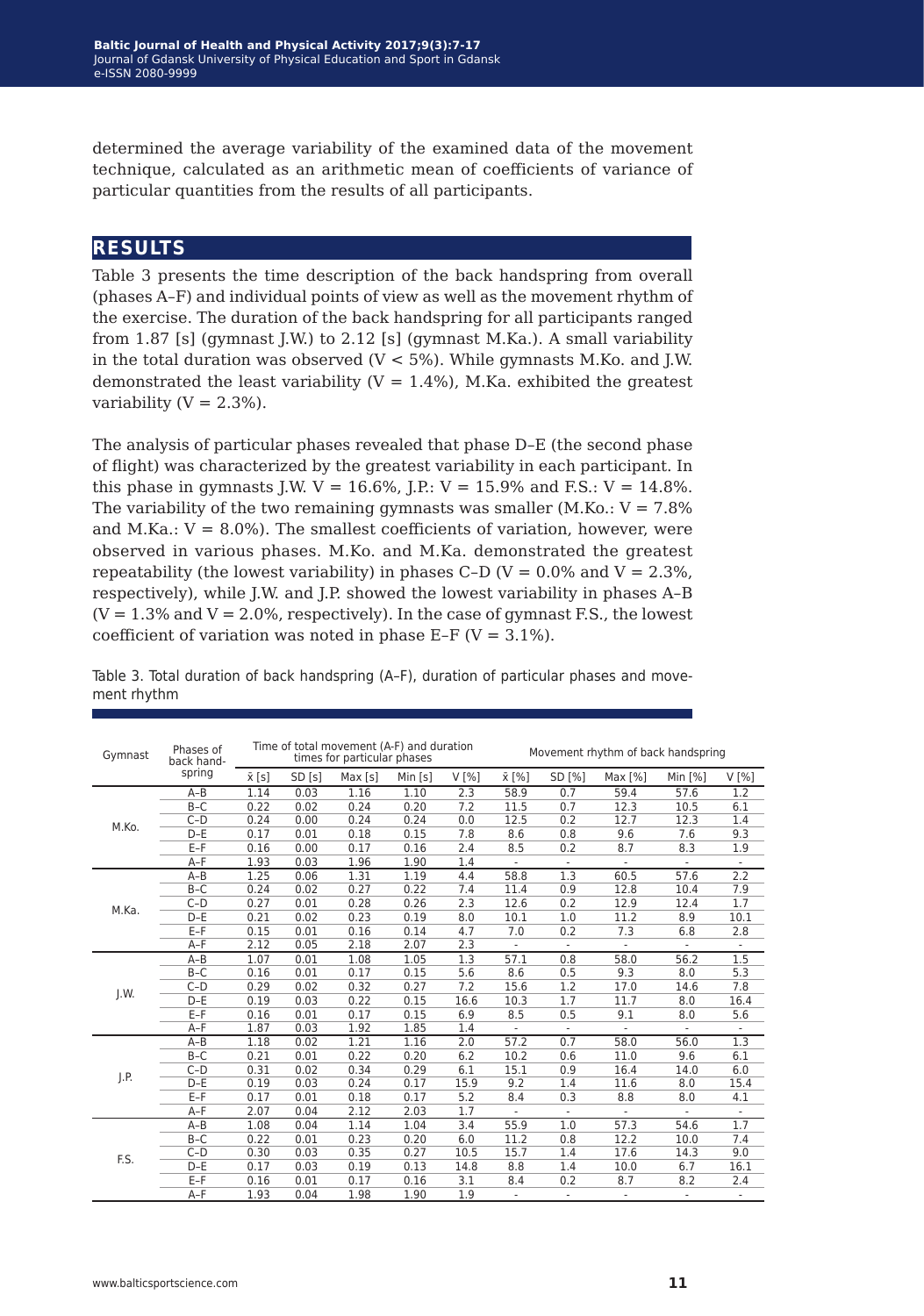In four gymnasts (M.Ko., M.Ka, J.P and F.S.), the rhythmic structure of the particular phases of back handspring (the percentage share of a particular phase in the whole activity) was similar. Phase A–B in those competitors was the longest, followed by phases C–D, B–C, D–E and E–F (the percentage share decreased with each subsequent phase). In the case of one gymnast (J.W.), the rhythmic structure was slightly different: A–B, C–D, D–E, B–C and E–F (the percentage share decreased with each subsequent phase). The variability of rhythm (V) in each competitor was highest in phase D–E (the second phase of flight). The greatest coefficient of variance was obtained by J.W. (16.4%).

Table 4 presents the values for the position of CoM on the vertical axis and the horizontal axis at borderline points dividing particular phases of the back handspring. All participants demonstrated low values for the coefficient of variance on all borders of phases; the highest value was observed at borderline point D in gymnast J.W.  $(V = 4.7\%).$ 

On the last two borderline points of the back handspring (E and F), the value of the coefficient of variance of the CoM position on the horizontal axis did not exceed 5%. The highest value of the coefficient of variance of CoM position on the horizontal axis (12.3%) was observed at borderline point B (detaching feet from the ground) in gymnast J.P. and the lowest value was observed at borderline point C (fingers touch the ground) in gymnast M.Ka. ( $V = 0.9\%$ ).

|         | <b>Borderline</b>                        |               |       | Position of CoM on the vertical axis |           |       | Position of CoM on the horizontal axis |       |        |           |      |  |
|---------|------------------------------------------|---------------|-------|--------------------------------------|-----------|-------|----------------------------------------|-------|--------|-----------|------|--|
| Gymnast | points of<br>back hand-<br>spring phases | $\bar{x}$ [m] | SD[m] | Max[m]                               | Min $[m]$ | V [%] | $\bar{x}$ [m]                          | SD[m] | Max[m] | Min $[m]$ | V[%] |  |
|         | Α                                        | 1.06          | 0.00  | 1.06                                 | 1.05      | 0.4   |                                        |       |        |           |      |  |
|         | B                                        | 0.92          | 0.01  | 0.93                                 | 0.90      | 1.1   | 0.52                                   | 0.02  | 0.54   | 0.50      | 3.1  |  |
|         | C                                        | 0.96          | 0.01  | 0.98                                 | 0.95      | 1.4   | 0.81                                   | 0.04  | 0.86   | 0.74      | 5.5  |  |
| M.Ko.   | D                                        | 0.96          | 0.02  | 0.99                                 | 0.95      | 1.8   | 1.32                                   | 0.06  | 1.37   | 1.22      | 4.6  |  |
|         | E                                        | 0.83          | 0.02  | 0.85                                 | 0.81      | 2.1   | 1.65                                   | 0.05  | 1.68   | 1.56      | 3.0  |  |
|         | F                                        | 1.08          | 0.01  | 1.10                                 | 1.06      | 1.3   | 1.89                                   | 0.05  | 1.94   | 1.81      | 2.5  |  |
|         | Α                                        | 1.05          | 0.00  | 1.05                                 | 1.04      | 0.2   |                                        |       |        |           |      |  |
|         | B                                        | 0.92          | 0.01  | 0.94                                 | 0.90      | 1.4   | 0.47                                   | 0.02  | 0.48   | 0.44      | 3.7  |  |
|         | C                                        | 0.99          | 0.01  | 1.00                                 | 0.97      | 1.5   | 0.78                                   | 0.01  | 0.79   | 0.77      | 0.9  |  |
| M.Ka.   | D                                        | 1.10          | 0.01  | 1.11                                 | 1.08      | 1.1   | 1.19                                   | 0.03  | 1.24   | 1.15      | 2.5  |  |
|         | E                                        | 0.90          | 0.00  | 0.90                                 | 0.89      | 0.4   | 1.39                                   | 0.05  | 1.45   | 1.32      | 3.6  |  |
|         | F                                        | 1.10          | 0.02  | 1.12                                 | 1.08      | 1.8   | 1.48                                   | 0.06  | 1.54   | 1.39      | 3.9  |  |
|         | Α                                        | 1.00          | 0.00  | 1.00                                 | 1.00      | 0.2   |                                        |       |        |           |      |  |
|         | B                                        | 0.82          | 0.01  | 0.83                                 | 0.81      | 1.2   | 0.57                                   | 0.03  | 0.59   | 0.51      | 5.5  |  |
|         | $\overline{\mathsf{C}}$                  | 0.88          | 0.02  | 0.90                                 | 0.85      | 2.3   | 0.77                                   | 0.04  | 0.81   | 0.71      | 5.0  |  |
| J.W.    | D                                        | 1.00          | 0.05  | 1.04                                 | 0.94      | 4.7   | 1.37                                   | 0.08  | 1.49   | 1.26      | 6.2  |  |
|         | E                                        | 0.84          | 0.02  | 0.86                                 | 0.80      | 2.8   | 1.72                                   | 0.06  | 1.80   | 1.64      | 3.7  |  |
|         | F                                        | 1.05          | 0.02  | 1.08                                 | 1.03      | 1.8   | 1.91                                   | 0.08  | 2.02   | 1.81      | 4.1  |  |
|         | A                                        | 0.99          | 0.00  | 0.99                                 | 0.99      | 0.3   |                                        |       |        |           |      |  |
|         | B                                        | 0.83          | 0.01  | 0.85                                 | 0.82      | 1.5   | 0.56                                   | 0.07  | 0.62   | 0.44      | 12.3 |  |
|         | C                                        | 0.87          | 0.02  | 0.88                                 | 0.85      | 1.9   | 0.90                                   | 0.07  | 0.94   | 0.78      | 7.4  |  |
| J.P.    | D                                        | 0.97          | 0.03  | 1.01                                 | 0.95      | 2.7   | 1.41                                   | 0.10  | 1.52   | 1.24      | 7.2  |  |
|         | E                                        | 0.80          | 0.01  | 0.81                                 | 0.78      | 1.8   | 1.61                                   | 0.07  | 1.70   | 1.50      | 4.3  |  |
|         | F                                        | 1.02          | 0.01  | 1.03                                 | 1.01      | 0.8   | 1.71                                   | 0.06  | 1.80   | 1.63      | 3.7  |  |
|         | A                                        | 1.01          | 0.00  | 1.01                                 | 1.01      | 0.1   |                                        |       |        |           |      |  |
|         | B                                        | 0.89          | 0.01  | 0.90                                 | 0.87      | 1.4   | 0.55                                   | 0.03  | 0.58   | 0.51      | 4.8  |  |
|         | C                                        | 0.93          | 0.02  | 0.95                                 | 0.89      | 2.7   | 0.85                                   | 0.02  | 0.89   | 0.84      | 2.4  |  |
|         | D                                        | 0.95          | 0.02  | 0.97                                 | 0.91      | 2.4   | 1.37                                   | 0.08  | 1.49   | 1.27      | 6.0  |  |
| F.S.    | E                                        | 0.79          | 0.01  | 0.81                                 | 0.79      | 1.1   | 1.61                                   | 0.07  | 1.67   | 1.50      | 4.3  |  |
|         | F                                        | 1.03          | 0.01  | 1.04                                 | 1.01      | 1.2   | 1.72                                   | 0.08  | 1.77   | 1.59      | 4.6  |  |

Table 4. Position of the CoM on the vertical axis and the horizontal axis at borderline points of back handspring phases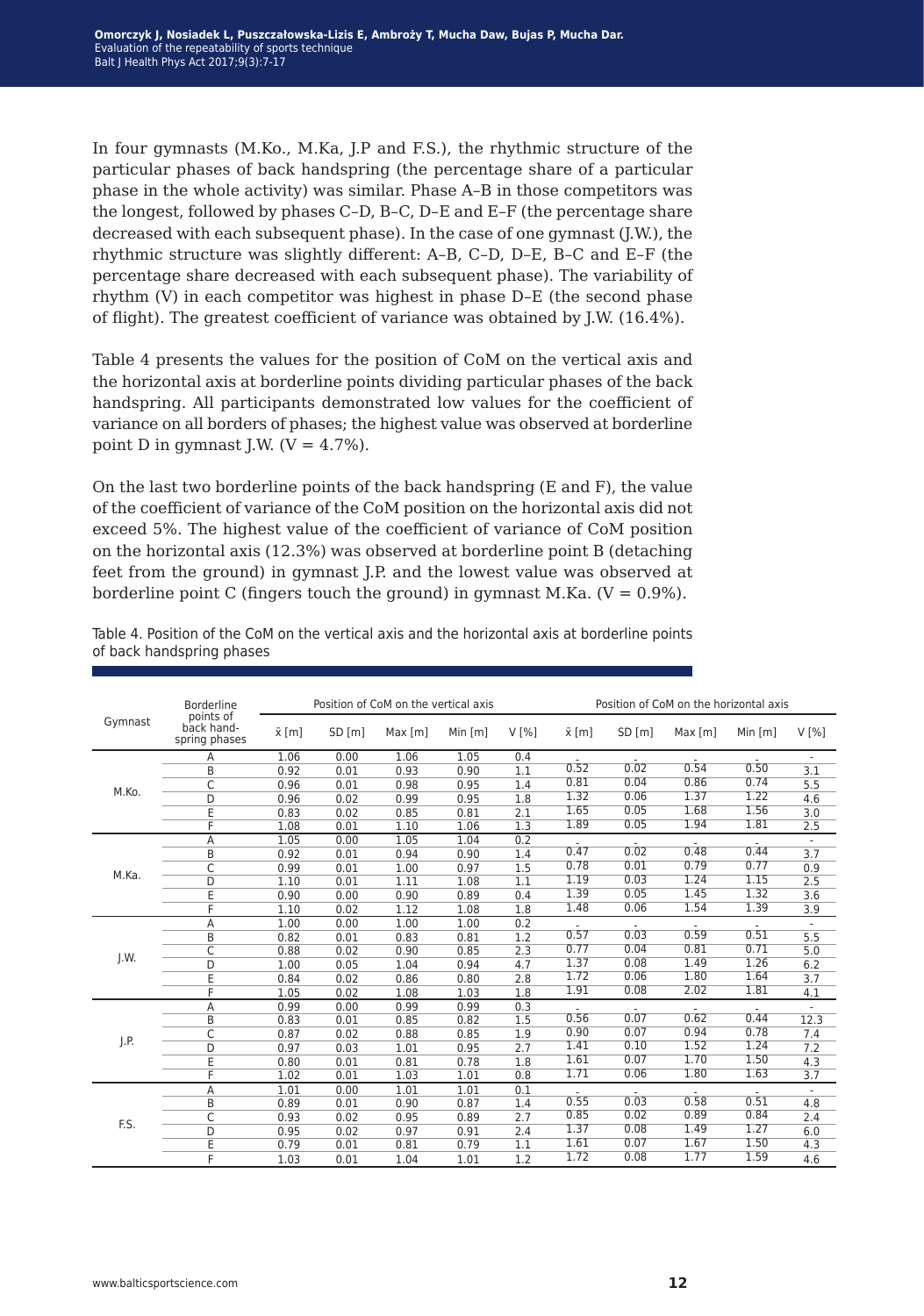Table 5 presents values of angular positions of the three joints (knee, hip and shoulder) at borderline points dividing the particular phases of the back handspring. The highest coefficient of variance for the angular position of the knee joint was observed in gymnast J.P. at a single borderline point (C) and amounted to 8.0%. All remaining values of coefficient of variance for angular position of the knee joint in all participants and at all borderline points were smaller  $(V < 5\%)$ . At the hip joint, the highest value of coefficient of variance was 3.1% (borderline point D – F.S. gymnast); it was 4.1% for the shoulder joint (borderline point B – gymnast J.W.).

|        |  |  |  | Table 5. Angular position of the three joints at borderline points of phases of the back hand- |  |  |  |
|--------|--|--|--|------------------------------------------------------------------------------------------------|--|--|--|
| spring |  |  |  |                                                                                                |  |  |  |

|          | <b>Borderline</b><br>points of |             | Knee joint         |              |              |          | Hip joint   |                    |              | Shoulder joint |          |                    |                    |              |              |               |
|----------|--------------------------------|-------------|--------------------|--------------|--------------|----------|-------------|--------------------|--------------|----------------|----------|--------------------|--------------------|--------------|--------------|---------------|
| Gymnast  | back<br>handspring<br>phases   | Χī<br>[deg] | <b>SD</b><br>[deg] | Max<br>[deg] | Min<br>[deg] | V<br>[%] | Χī<br>[deg] | <b>SD</b><br>[deg] | Max<br>[deg] | Min<br>[deg]   | V<br>[%] | $\bar{x}$<br>[deg] | <b>SD</b><br>[deg] | Max<br>[deg] | Min<br>[deg] | $\vee$<br>[%] |
|          | Α                              | 183         | 3                  | 186          | 179          | 1.4      | 170         | 3                  | 175          | 167            | 1.7      | 192                | 3                  | 195          | 189          | 1.4           |
|          | B                              | 148         | 4                  | 154          | 144          | 2.5      | 153         | 4                  | 158          | 147            | 2.6      | 172                | 5                  | 179          | 166          | 3.1           |
|          | $\overline{C}$                 | 117         | 5                  | 121          | 109          | 4.0      | 136         | 4                  | 141          | 130            | 3.1      | 177                | $\overline{7}$     | 186          | 166          | 4.0           |
| M.Ko.    | D                              | 178         | 2                  | 181          | 176          | 1.0      | 212         | 6                  | 217          | 204            | 3.1      | 223                | 3                  | 226          | 219          | 1.3           |
|          | E                              | 155         | 4                  | 161          | 151          | 2.5      | 249         | 3                  | 253          | 245            | 1.4      | 272                | 3                  | 276          | 268          | 1.3           |
|          | F                              | 188         | 3                  | 194          | 185          | 1.8      | 212         | 3                  | 216          | 209            | 1.3      | 245                | $\overline{7}$     | 254          | 238          | 2.8           |
|          | A                              | 190         | $\mathbf{1}$       | 191          | 189          | 0.3      | 168         | 2                  | 169          | 164            | 1.2      | 192                | $\mathbf 0$        | 192          | 191          | 0.2           |
|          | B                              | 136         | 1                  | 138          | 135          | 0.9      | 163         | 4                  | 169          | 159            | 2.3      | 189                | $\mathbf{1}$       | 191          | 187          | 0.7           |
|          | $\overline{C}$                 | 143         | 4                  | 150          | 139          | 2.9      | 148         | 2                  | 150          | 145            | 1.2      | 163                | $\overline{2}$     | 166          | 160          | 1.3           |
| M.Ka.    | D                              | 181         | 1                  | 182          | 179          | 0.5      | 235         | 5                  | 239          | 228            | 2.0      | 210                | $\overline{2}$     | 213          | 207          | 1.0           |
|          | Ė                              | 162         | 4                  | 168          | 157          | 2.5      | 248         | $\overline{2}$     | 250          | 244            | 0.9      | 257                | $\overline{4}$     | 265          | 255          | 1.6           |
|          | F                              | 183         | 2                  | 185          | 180          | 0.9      | 208         | 1                  | 210          | 207            | 0.6      | 208                | 2                  | 210          | 206          | 0.8           |
|          | A                              | 179         | 1                  | 179          | 178          | 0.3      | 170         | 1                  | 171          | 169            | 0.6      | 200                | 4                  | 205          | 196          | 1.9           |
|          | B                              | 131         | 5                  | 137          | 126          | 3.5      | 165         | 2                  | 167          | 162            | 1.0      | 164                | $\overline{7}$     | 170          | 152          | 4.1           |
|          | C                              | 127         | 4                  | 131          | 122          | 2.9      | 134         | 4                  | 139          | 129            | 3.0      | 151                | 3                  | 154          | 148          | 1.8           |
| J.W.     | D                              | 171         | 2                  | 174          | 167          | 1.5      | 227         | 6                  | 234          | 220            | 2.7      | 200                | 3                  | 202          | 194          | 1.7           |
|          | E                              | 152         | 4                  | 157          | 147          | 2.9      | 255         | 3                  | 259          | 252            | 1.1      | 250                | 6                  | 262          | 246          | 2.6           |
|          | F                              | 178         | 3                  | 182          | 175          | 1.5      | 219         | 5                  | 223          | 212            | 2.1      | 211                | 5                  | 219          | 204          | 2.6           |
|          | Α                              | 187         | 2                  | 190          | 184          | 1.1      | 166         | 3                  | 171          | 162            | 2.0      | 188                | 4                  | 192          | 183          | 2.0           |
|          | B                              | 146         | 3                  | 149          | 140          | 2.4      | 166         | 5                  | 175          | 163            | 3.0      | 182                | 4                  | 185          | 175          | 2.4           |
|          | C                              | 126         | 10                 | 138          | 110          | 8.0      | 149         | 3                  | 154          | 147            | 2.0      | 159                | 5                  | 165          | 153          | 3.4           |
|          | D                              | 173         | $\mathbf{1}$       | 175          | 171          | 0.8      | 241         | 6                  | 247          | 232            | 2.5      | 215                | 8                  | 223          | 203          | 3.9           |
|          | E                              | 170         | 3                  | 174          | 166          | 1.7      | 247         | 3                  | 253          | 245            | 1.3      | 275                | 6                  | 283          | 267          | 2.0           |
|          | F                              | 182         | 3                  | 186          | 178          | 1.7      | 210         | 5                  | 218          | 206            | 2.2      | 241                | 5                  | 249          | 234          | 2.2           |
|          | Α                              | 178         | $\mathbf{1}$       | 180          | 176          | 0.8      | 168         | $\overline{2}$     | 170          | 166            | 1.0      | 199                | $\overline{2}$     | 201          | 197          | 0.8           |
|          | B                              | 145         | 2                  | 148          | 143          | 1.6      | 154         | 2                  | 156          | 152            | 1.2      | 191                | 3                  | 194          | 187          | 1.6           |
|          | C                              | 106         | 3                  | 109          | 102          | 2.5      | 146         | 3                  | 150          | 142            | 2.2      | 174                | 4                  | 178          | 166          | 2.6           |
| 鸟<br>ΕŚ. | D                              | 175         | 2                  | 178          | 172          | 1.1      | 233         | 7                  | 240          | 225            | 3.1      | 216                | 3                  | 220          | 212          | 1.4           |
|          | E                              | 178         | 2                  | 180          | 174          | 1.3      | 231         | 3                  | 234          | 228            | 1.4      | 263                | 6                  | 273          | 259          | 2.2           |
|          | F                              | 182         | 2                  | 183          | 179          | 0.9      | 204         | 4                  | 207          | 200            | 1.8      | 241                | 5                  | 249          | 237          | 1.9           |

Figure 1 individually presents the coefficients of variance V (calculated as an arithmetic mean of coefficients V from the results of all participants) for all quantities making up the back handspring technique. The highest obtained values were the duration of particular phases ( $V_{av} = 6.3\%$ ) and the movement rhythm ( $V_{av}$  = 6.0%). The lowest values of coefficient V were obtained for the CoM position on the vertical axis at borderline points of certain back handspring phases ( $V_{av} = 1.5\%$ ).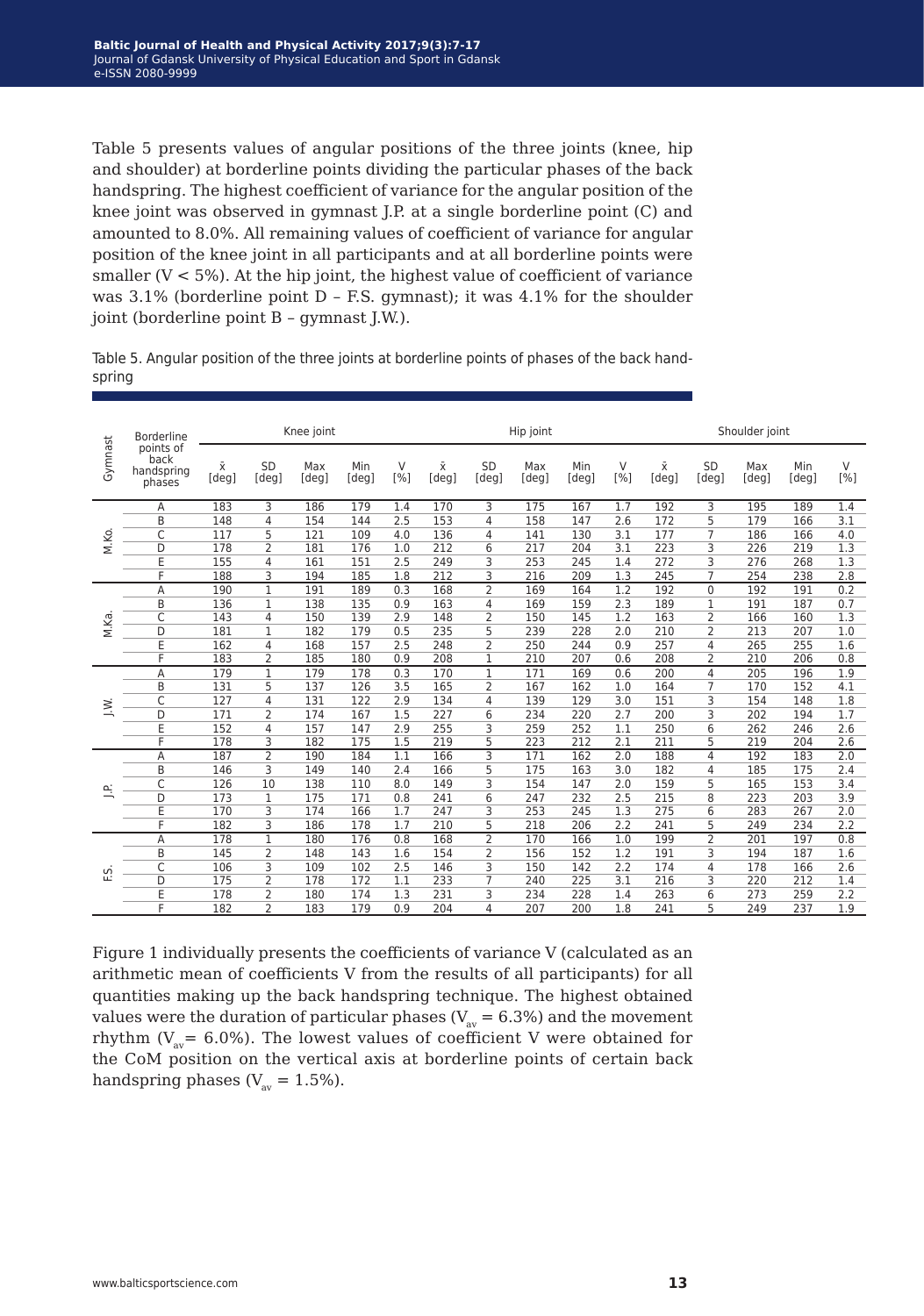

Fig. 1. Variability of particular quantities characterizing the back handspring technique

## **discussion**

The analysis of variance of the selected movement technique quantities revealed that the gymnasts' activities were characterized by a high level of repeatability in the back handspring in terms of duration of the whole activity as well as kinematic variables such as the CoM position on the vertical axis, the CoM position on the horizontal axis, and the angular position of the knee, hip, and shoulder joints, determined at the borderlines of phases of this activity. The CoM position on the vertical axis turned out to be the most repeatable technique variable ( $V_{av}$ = 1.5%). The high repeatability of this variable probably results from the stable height of each participant and their CoM position from the ground. Higher variability of the CoM position on the horizontal axis ( $V_{av}$  = 4.6%), however, might be influenced by the different speed with which each gymnast performed the activity. However, it needs to be noted that the subject of the research was the analysis of an activity that is relatively easy for the participants; therefore, in the course of training, athletes do not work on improving their technique in regard to this movement. Conducting similar research in a group of younger gymnasts who have not fully mastered the back handspring would probably show greater variability of the investigated quantities. Higher repeatability characterizing competitors with greater training experience probably results from deliberate changes taking place in the movement technique as a result of means and methods used in the improvement process, which has been presented by Bradshaw et al. [14] and Williams et al. [15] in the example of other gymnastics activities.

We did not find that the gymnasts with the longest training experience or the best back handspring technique (evaluated by trainers) were characterized by the best repeatability with respect to all analyzed data. However, it is worth noting that the only coefficient of variability amounting to 0.0% in phase C–D (support on the upper limbs phase), indicating full repeatability, was obtained by M.Ko., the gymnast with the longest training experience (18 years).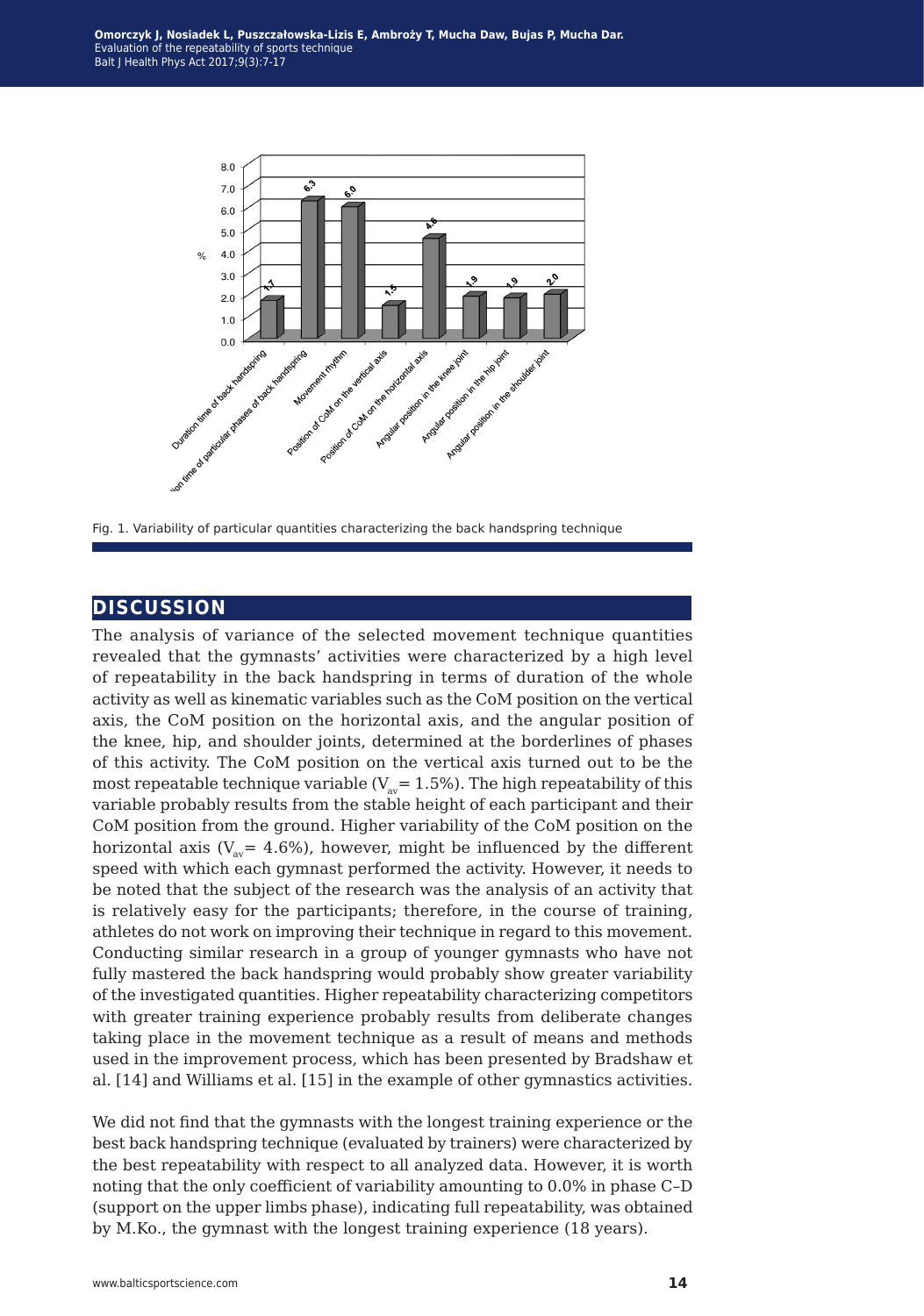Despite the trainers' declaration that the participants of the study had ended the process of back handspring learning, the averaged coefficients of variance determined for the rhythm and duration of particular phases obtained higher values than other quantities. In the case of those two quantities, the highest variability in each gymnast was noted in the same phase, namely phase D–E (the second phase of flight). For the rhythm of this phase, it can be noted that the greater coefficient of variance corresponds to a higher rank related to the technique used in back handspring (weaker technique). It is also worth highlighting that three gymnasts (J.W., J.P., F.S.) who were characterized by higher coefficients of variability with respect to time and rhythm in phase C–D (support on the upper limbs phase) with respect to two other participants (M.Ko. and M.Ka.), also achieved much higher values of this coefficient in the subsequent phase (D–E, the second phase of flight). This may highlight the influence of the technique used in the previous phase on the subsequent phase, especially if the former phase consisted of springing from the lower limbs and the latter was the flight phase. Therefore, it seems that in all participants the variability of the preceding phase influenced the variability of the subsequent one. This suggests that the better-trained gymnasts had better repeatability of some quantities of the gymnastic activities technique. However, unequivocal confirmation of this statement requires further research with a larger group of gymnasts. It is important to note that in the training process, there exist possibilities to improve movement rhythm, as discussed by Wang [16].

The results point to the conclusion that using various physical quantities at the same time in order to obtain a full "image" of a sports technique is necessary. An identical conclusion can be made with regard to the assessment of the repeatability of gymnastic activity techniques. The selection of the variables to study variability should be the subject of further research and joint discussion between scientists and practitioners (trainers, judges, competitors). Small modifications can be made to the group of quantities, including time components and being limited only to determine rhythm, for the benefit of selecting other quantities, which have not been used in this paper. This is justified by the fact that components of rhythm include the duration of the whole activity and the duration of individual phases. Rhythm is a characteristic that is assimilated and stabilized during the practical learning of movements. Additionally, according to Schmidt and Wrisberg [6], Wang [16] and many other authors, a decisive factor of effective motor learning is mastering the rhythm of a particular movement. Research shows that repetitively mastered motor activity is characterized by maintaining a specific rhythmic structure, even when its total duration changes [17, 18]. This means that higher or lower speeds for a particular movement and its longer or shorter duration do not influence the changes in the time proportions of particular phases in the structure of the whole activity [6, 19]. However, it can be stated that any imbalance of rhythm will negatively influence the quality of the performed movement, even if the total duration is similar. Therefore, it may be worth replacing some absolute quantities (e.g., position, angular position) with relative values after additional analysis, so that participants' height and length of their body segments do not influence the distortion of result analysis during participant comparison. It would also be a good idea to supplement the results by carrying out an analysis of the CoM velocity and the angular velocity in selected joints in order to determine their importance in the repeatability of movement and influence on its variability.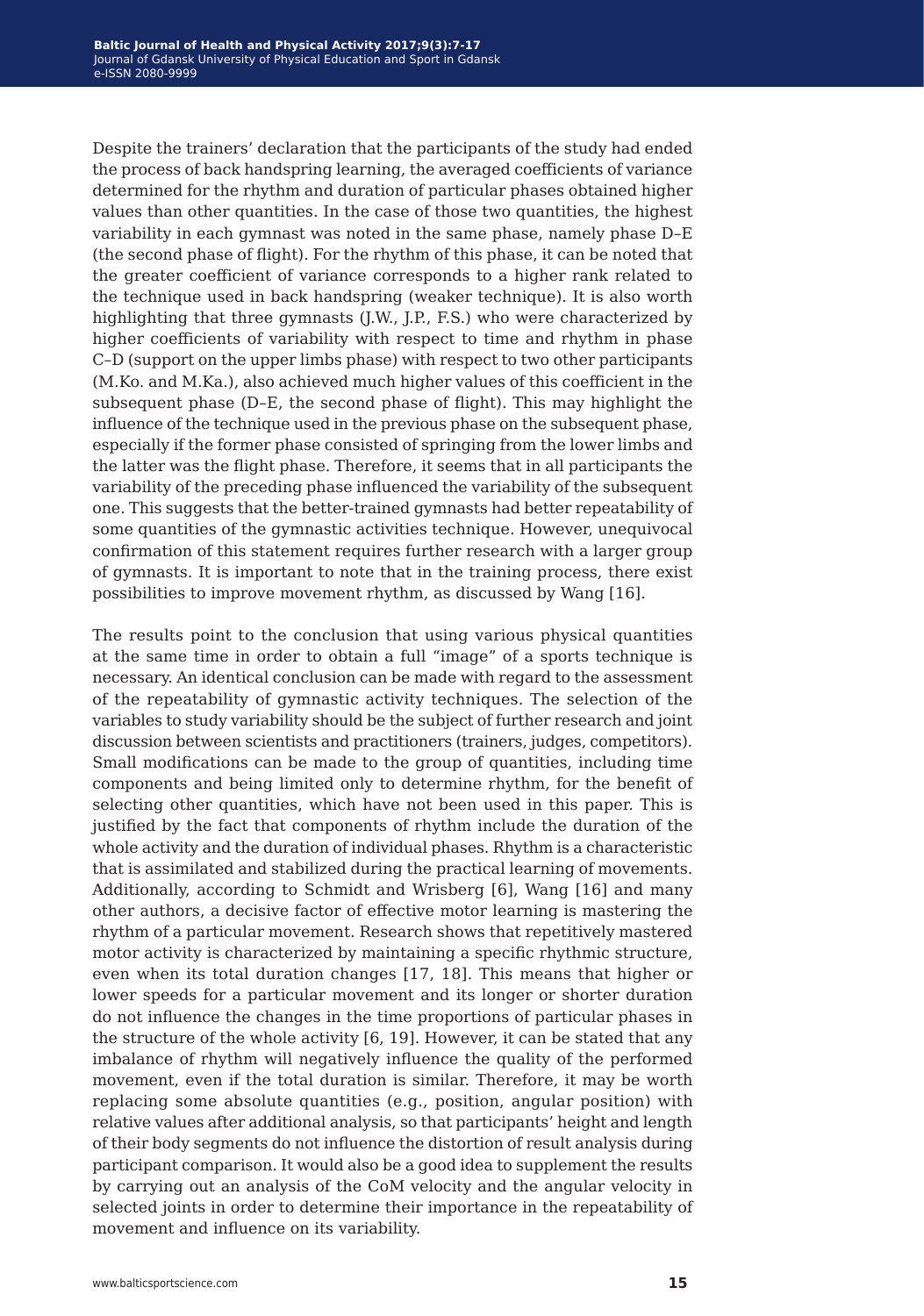In this paper, as in Raczek et al. [2], the coefficient of variability was used to evaluate the repeatability of movement. Sforza et al. [3, 20] calculated the standard deviation to assess the repeatability of different movements in traditional Shotokan karate. Thus, scientists dealing with similar subjects should be encouraged to search for different coefficients that can better express the "level" of repeatability of movement specified in the definition.

Discussing the issue of repeatability of movement also deserves mention of other significant aspects related to gymnastics training. Above all, attention should be paid to the risk of injury resulting from a high level of repeatability of movement if the activity is incorrectly mastered. That is why in the process of movement teaching, above all, one should aim to master a particular movement in the correct manner and then strengthen it by obtaining a high level of repeatability.

### **conclusions**

In the research we found that the kinematic analysis of the back handspring using recorded video material enables qualitative assessment of the repeatability of a sports technique. The position of CoM on the vertical axis determined at borderline points of the phases was the back handspring technique quantity of greatest repeatability. High repeatability was also obtained for the following variables: the total duration of back handspring and angular positions of the knee, hip and shoulder joints determined at borderline points. The lowest repeatability was in the absolute and relative (movement rhythm) duration of particular phases. It is possible to master the back handspring while maintaining full repeatability of some biomechanical quantities characterizing the movement technique. The assessment of movement repeatability in gymnastics requires further research, with the simultaneous analysis of various biomechanical quantities and a determination of the best methods of comparison.

#### **references**

- [1] Mynarski W, Król H. O tak zwanych jakościowych cechach przebiegu ruchu [About so called qualitative aspects of movement progress]. Human Movement. 2001;3:22–30. Polish.
- [2] Raczek J, Król H, Bacik B. Z badań nad określeniem obiektywnych kryteriów analizy i oceny cech ruchu. Cz. I – stałość ruchu [From the research papers on defining objective analysis criteria and estimation of movement traits. Part I – constancy of movement]. Antropomotoryka. 1994;11:77–89. Polish
- [3] Sforza Ch, Turci M, Grassi G, Shirai YF, Pizzini G, Ferrario VF. Repeatability of mae-geri-keage in traditional karate: a three-dimensional analysis with black-belt karateka. Percept Mot Skills. 2002;95(2):433–445.
- [4] Sands WA. Injury prevention in women's gymnastics. Sports Med. 2000;30:359–373.
- [5] Sands WA, McNeal JR, Jemni M, Penitente G. Thinking sensibly about injury prevention and safety. Sci Gym J. 2011;3(3):43–58.
- [6] Schmidt RA, Wrisberg CA. Motor learning and performance. Champaign, Ill: Human Kinetics; 2008.
- [7] Marinšek M, Čuk I. Landing errors in the men's floor exercise are caused by flight characteristics. Biol Sport. 2010;27(2):123–128.
- [8] Arkaev L, Suczilin N. Gymnastics How to create champions. Moscow: FiS; 2004.
- [9] Sands WA, McNeal JR. Hand Position in a Back Handspring (flic-flac). Technique. 2006;26: 8-9.
- [10] Federation International de Gymnastique (FIG). Code of Points. Artistic gymnastics for men. Switzerland: FIG; 2013.
- [11] Omorczyk J, Nosiadek L, Ambroży T, Nosiadek A. High-frequency video capture and a computer program with frame-by-frame angle determination functionality as tools that support judging in artistic gymnastics. Acta Bioeng Biomech. 2015;17(3):85–93.